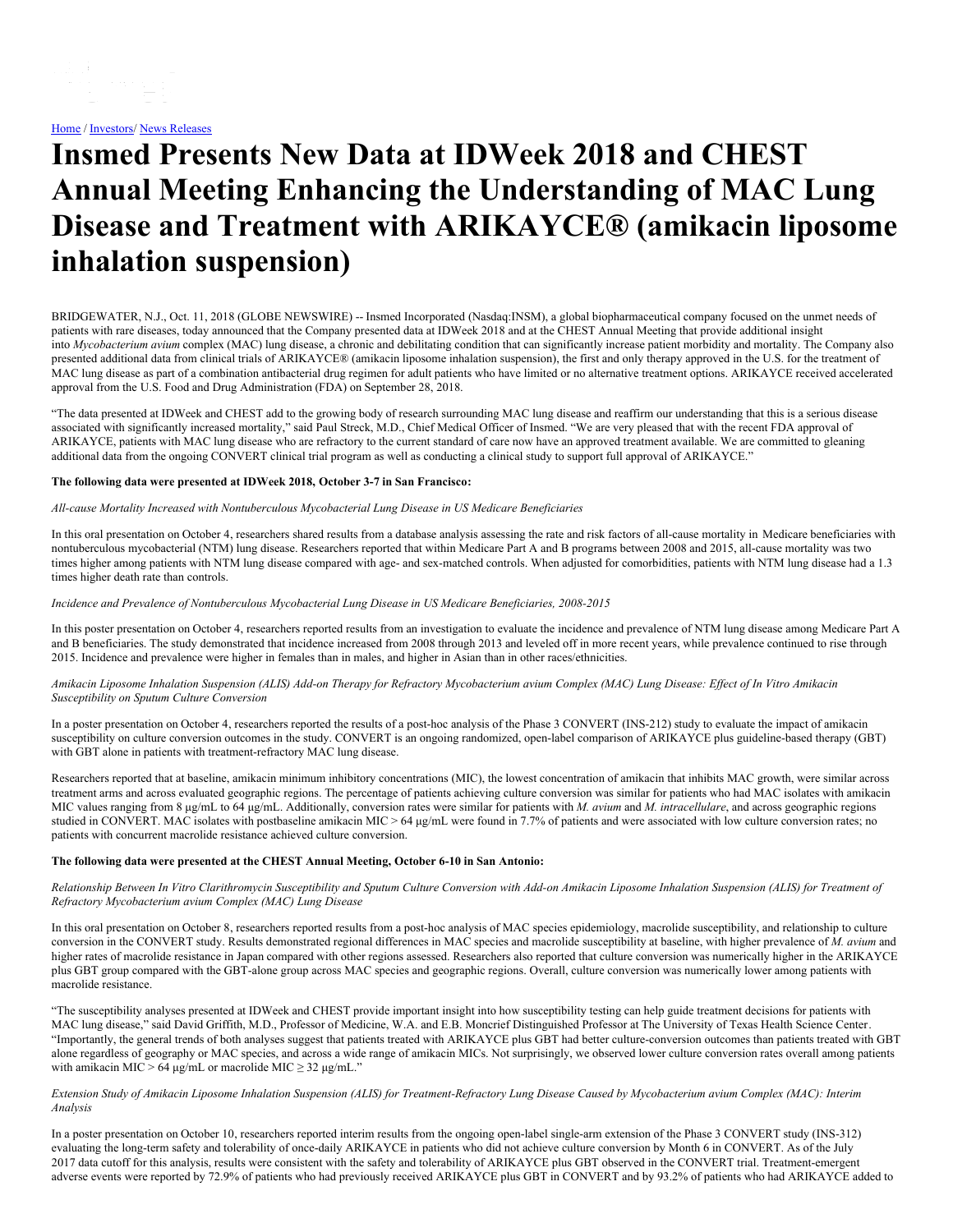GBT in INS-312. There were no new safety signals.

Additionally, 27.4% of patients (17/62) who initiated add-on ARIKAYCE in the extension study achieved culture conversion, which is consistent with the 29.0% rate of culture conversion achieved by patients receiving ARIKAYCE plus GBT in the CONVERT study. Continuation of ARIKAYCE was associated with culture conversion in 6.1% of patients (3/49) who had received ARIKAYCE plus GBT in CONVERT but had not achieved culture conversion during that study.

ARIKAYCE is administered once daily using the Lamira™ Nebulizer System (PARI Pharma GmbH [PARI]).

#### **About MAC Lung Disease**

*Mycobacterium avium* complex (MAC) lung disease is a rare and serious disorder that can significantly increase morbidity and mortality. Patients with MAC lung disease can experience a range of symptoms that often worsen over time, including chronic cough, dyspnea, fatigue, fever, weight loss, and chest pain. In some cases, MAC lung disease can cause severe, even permanent damage to the lungs, and can be fatal.

MAC lung disease is an emerging public health concern worldwide with significant unmet needs. Current guideline-based treatment involves the use of multi-drug regimens that are not specifically approved for MAC lung disease. The course of treatment is often two years or more and is inadequate in treating the disease in many patients.

## **About ARIKAYCE®(amikacin liposome inhalation suspension)**

ARIKAYCE is the first and only FDA-approved therapy indicated for the treatment of *Mycobacterium avium* complex (MAC) lung disease as part of a combination antibacterial drug regimen for adult patients with limited or no alternative treatment options. ARIKAYCE is a novel, inhaled, once-daily formulation of amikacin, an established antibiotic that was historically administered intravenously and associated with severe toxicity to hearing, balance, and kidney function. Insmed's proprietary PULMOVANCE™ liposomal technology enables the delivery of amikacin directly to the lungs, where it is taken up by lung macrophages where the infection resides. This approach prolongs the release of amikacin in the lungs while limiting systemic exposure. ARIKAYCE is administered once daily using the Lamira™ Nebulizer System manufactured by PARI Pharma GmbH.

# **About PARI Pharma and the Lamira™ Nebulizer System**

ARIKAYCE® (amikacin liposome inhalation suspension) is delivered by a novel inhalation device, the Lamira™ Nebulizer System, developed by PARI. Lamira™ is a quiet, portable nebulizer that enables efficient aerosolization of liquid medications, including liposomal formulations such as ARIKAYCE, via a vibrating, perforated membrane. Based on PARI's 100-year history working with aerosols, PARI is dedicated to advancing inhalation therapies by developing innovative delivery platforms and new pharmaceutical formulations that work together to improve patient care.

## **About CONVERT (INS-212) and INS-312**

CONVERT is a randomized, open-label, global Phase 3 trial designed to confirm the sputum culture conversion results seen in Insmed's Phase 2 clinical trial of ARIKAYCE in patients with refractory NTM lung disease caused by MAC. CONVERT is being conducted in 18 countries at more than 125 sites. The primary efficacy endpoint is the proportion of patients who achieved sputum culture conversion at Month 6 in the ARIKAYCE plus GBT arm compared to the GBT-only arm. Patients who achieved sputum culture conversion by Month 6 are continuing in the CONVERT study for an additional 12 months of treatment following the first monthly negative sputum culture. Patients who did not culture convert may have been eligible to enroll in our INS-312 study. INS-312 is a single-arm open-label extension study for patients who completed six months of treatment in the INS-212 study but did not demonstrate culture conversion by Month 6. Under the study protocol, non-converting patients in the ARIKAYCE plus GBT arm of the INS-212 study will receive an additional 12 months of ARIKAYCE plus GBT. Patients who crossed over from the GBT-only arm of the INS-212 study will receive 12 months of treatment of ARIKAYCE plus GBT.

## **About Insmed**

Insmed Incorporated is a global biopharmaceutical company on a mission to transform the lives of patients with serious and rare diseases. Insmed's first commercial product is ARIKAYCE® (amikacin liposome inhalation suspension), which is approved in the United States for the treatment of *Mycobacterium avium* complex (MAC) lung disease as part of a combination antibacterial drug regimen for adult patients with limited or no alternative treatment options. MAC lung disease is a rare and often chronic infection that can cause irreversible lung damage and can be fatal. Insmed's earlier-stage clinical pipeline includes INS1007, a novel oral reversible inhibitor of dipeptidyl peptidase 1 with therapeutic potential in non-cystic fibrosis bronchiectasis and other inflammatory diseases, and INS1009, an inhaled nanoparticle formulation of a treprostinil prodrug that may offer a differentiated product profile for rare pulmonary disorders, including pulmonary arterial hypertension. For more information, visit [www.insmed.com](https://www.globenewswire.com/Tracker?data=mZQOX9DPGNaiutt4AF_c61h5XAPgiZWDmPbIUrRFxo7PUXQvur02fiwvfjaEtXVepRk8tkuePh-QaS2rXjhozg==).

#### **IMPORTANT SAFETY INFORMATION**

## **WARNING: RISK OF INCREASED RESPIRATORY ADVERSE REACTIONS**

## ARIKAYCE has been associated with an increased risk of respiratory adverse reactions, including hypersensitivity pneumonitis, hemoptysis, bronchospasm, and exacer

**Hypersensitivity Pneumonitis** has been reported with the use of ARIKAYCE in the clinical trials. Hypersensitivity pneumonitis (reported as allergic alveolitis, pneumonitis, interstitial lung disease, allergic reaction to ARIKAYCE) was reported at a higher frequency in patients treated with ARIKAYCE plus background regimen (3.1%) compared to patients treated with a background regimen alone (0%). Most patients with hypersensitivity pneumonitis discontinued treatment with ARIKAYCE and received treatment with corticosteroids. If hypersensitivity pneumonitis occurs, discontinue ARIKAYCE and manage patients as medically appropriate*.*

**Hemoptysis** has been reported with the use of ARIKAYCE in the clinical trials. Hemoptysis was reported at a higher frequency in patients treated with ARIKAYCE plus background regimen (17.9%) compared to patients treated with a background regimen alone (12.5%). If hemoptysis occurs, manage patients as medically appropriate*.*

**Bronchospasm** has been reported with the use of ARIKAYCE in the clinical trials. Bronchospasm (reported as asthma, bronchial hyperreactivity, bronchospasm, dyspnea, dyspnea exertional, prolonged expiration, throat tightness, wheezing) was reported at a higher frequency in patients treated with ARIKAYCE plus background regimen (28.7%) compared to patients treated with a background regimen alone (10.7%). If bronchospasm occurs during the use of ARIKAYCE, treat patients as medically appropriate*.*

**Exacerbations of underlying pulmonary disease** has been reported with the use of ARIKAYCE in the clinical trials. Exacerbations of underlying pulmonary disease (reported as chronic obstructive pulmonary disease (COPD), infective exacerbation of COPD, infective exacerbation of bronchiectasis) have been reported at a higher frequency in patients treated with ARIKAYCE plus background regimen (14.8%) compared to patients treated with background regimen alone (9.8%)*.* If exacerbations of underlying pulmonary disease occur during the use of ARIKAYCE, treat patients as medically appropriate*.*

**Ototoxicity** has been reported with the use of ARIKAYCE in the clinical trials. Ototoxicity (including deafness, dizziness, presyncope, tinnitus, and vertigo) were reported with a higher frequency in patients treated with ARIKAYCE plus background regimen (17%) compared to patients treated with background regimen alone (9.8%). This was primarily driven by tinnitus (7.6% in ARIKAYCE plus background regimen vs 0.9% in the background regimen alone arm) and dizziness (6.3% in ARIKAYCE plus background regimen vs 2.7% in the background regimen alone arm). Closely monitor patients with known or suspected auditory or vestibular dysfunction during treatment with ARIKAYCE. If ototoxicity occurs, manage patients as medically appropriate, including potentially discontinuing ARIKAYCE.

**Nephrotoxicity** was observed during the clinical trials of ARIKAYCE in patients with MAC lung disease but not at a higher frequency than background regimen alone. Nephrotoxicity has been associated with the aminoglycosides. Close monitoring of patients with known or suspected renal dysfunction may be needed when prescribing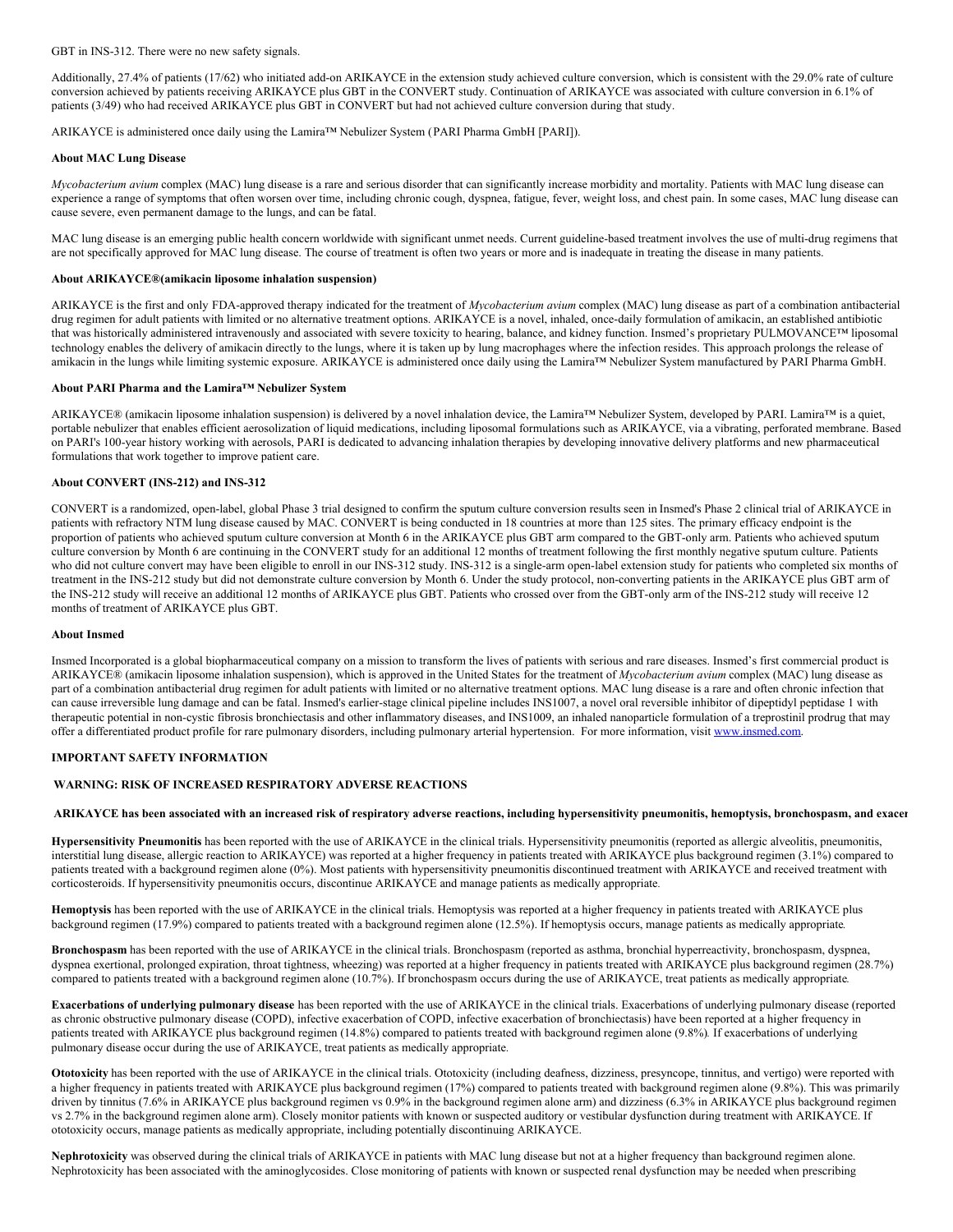# ARIKAYCE.

**Neuromuscular Blockade**: Patients with neuromuscular disorders were not enrolled in ARIKAYCE clinical trials. Patients with known or suspected neuromuscular disorders, such as myasthenia gravis, should be closely monitored since aminoglycosides may aggravate muscle weakness by blocking the release of acetylcholine at neuromuscular junctions.

**Embryo-Fetal Toxicity**: Aminoglycosides can cause fetal harm when administered to a pregnant woman. Aminoglycosides, including ARIKAYCE, may be associated with total, irreversible, bilateral congenital deafness in pediatric patients exposed *in utero*. Patients who use ARIKAYCE during pregnancy, or become pregnant while taking ARIKAYCE should be apprised of the potential hazard to the fetus.

**Contraindications**: ARIKAYCE is contraindicated in patients with known hypersensitivity to any aminoglycoside.

**Most Common Adverse Reactions**: The most common adverse reactions in Trial 1 at an incidence ≥5% for patients using ARIKAYCE plus background regimen compared to patients treated with background regimen alone were dysphonia (47% vs 1%), cough (39% vs 17%), bronchospasm (29% vs 11%), hemoptysis (18% vs 13%), ototoxicity (17%) vs 10%), upper airway irritation (17% vs 2%), musculoskeletal pain (17% vs 8%), fatigue and asthenia (16% vs 10%), exacerbation of underlying pulmonary disease (15% vs 10%), diarrhea (13% vs 5%), nausea (12% vs 4%), pneumonia (10% vs 8%), headache (10% vs 5%), pyrexia (7% vs 5%), vomiting (7% vs 4%), rash (6% vs 2%), decreased weight (6% vs 1%), change in sputum (5% vs 1%), and chest discomfort (5% vs 3%).

**Drug Interactions**: Avoid concomitant use of ARIKAYCE with medications associated with neurotoxicity, nephrotoxicity, and ototoxicity. Some diuretics can enhance aminoglycoside toxicity by altering aminoglycoside concentrations in serum and tissue. Avoid concomitant use of ARIKAYCE with ethacrynic acid, furosemide, urea, or intravenous mannitol.

**Overdosage**: Adverse reactions specifically associated with overdose of ARIKAYCE have not been identified. Acute toxicity should be treated with immediate withdrawal of ARIKAYCE, and baseline tests of renal function should be undertaken. Hemodialysis may be helpful in removing amikacin from the body. In all cases of suspected overdosage, physicians should contact the Regional Poison Control Center for information about effective treatment.

## **INDICATION**

LIMITED POPULATION: ARIKAYCE® is indicated in adults, who have limited or no alternative treatment options, for the treatment of *Mycobacterium avium* complex (MAC) lung disease as part of a combination antibacterial drug regimen in patients who do not achieve negative sputum cultures after a minimum of 6 consecutive months of a multidrug background regimen therapy. As only limited clinical safety and effectiveness data for ARIKAYCE are currently available, reserve ARIKAYCE for use in adults who have limited or no alternative treatment options*.* This drug is indicated for use in a limited and specific population of patients.

This indication is approved under accelerated approval based on achieving sputum culture conversion (defined as 3 consecutive negative monthly sputum cultures) by Month 6. Clinical benefit has not yet been established. Continued approval for this indication may be contingent upon verification and description of clinical benefit in confirmatory trials*.*

**Limitation of Use:** ARIKAYCE has only been studied in patients with refractory MAC lung disease defined as patients who did not achieve negative sputum cultures after a minimum of 6 consecutive months of a multidrug background regimen therapy. The use of ARIKAYCE is not recommended for patients with non-refractory MAC lung disease.

Patients are encouraged report negative side effects of prescription drugs to the FDA. Visit **[www.fda.gov/medwatch](https://www.globenewswire.com/Tracker?data=WTjzZova-E2R15FRA53U6gZ1thrqbFcqNhL3RC8Slt9wOizYD4PXNQhxdANxrV4zfLFjFT8Nj5novOElR8ATTHF9WL7o_VDbZOE8vACTaAE=)**, or call 1‑800‑FDA‑1088. You can also call the Company at 1-844-4-INSMED.

#### **Please see Full Prescribing [Information](https://www.globenewswire.com/Tracker?data=qHkDhbm1RfXLBMT7F3YUo-8KcTdMbUVOAOidhcZecXN329KEAHA8TWGWfmUsNiPPp1ghJelg5EGdxHUQoUjegBkIKeCzai-zOWEFGA8Z6mcaNaO7m2VpX-T0iy6NVZwtLPmziQx8gBpoG6sXFai9A0AjT4PJcRtKLGV00PfS09QPDLr5NMNmpHJZvh7X2-qY).**

#### **Forward-looking Statements**

This press release contains forward-looking statements that involve substantial risks and uncertainties. "Forward-looking statements," as that term is defined in the Private Securities Litigation Reform Act of 1995, are statements that are not historical facts and involve a number of risks and uncertainties. Words herein such as "may," "will," "should," "could," "would," "expects," "plans," "anticipates," "believes," "estimates," "projects," "predicts," "intends," "potential," "continues," and similar expressions (as well as other words or expressions referencing future events, conditions or circumstances) may identify forward-looking statements.

The forward-looking statements in this press release are based upon the Company's current expectations and beliefs, and involve known and unknown risks, uncertainties and other factors, which may cause the Company's actual results, performance and achievements and the timing of certain events to differ materially from the results, performance, achievements or timing discussed, projected, anticipated or indicated in any forward-looking statements. Such risks, uncertainties and other factors include, among others, the following: risks that the remainder of the data from the treatment and off-treatment phases of INS-212 will not be consistent with the six-month results of the study; uncertainties in the research and development of the Company's existing product candidates, including due to delays in data readouts, such as the full data from the INS-212 study, patient enrollment and retention or failure of the Company's preclinical studies or clinical trials to satisfy pre-established endpoints, including secondary endpoints in the INS-212 study and endpoints in the INS-212 extension study (the INS-312 study); risks that subsequent data from the INS-312 study will not be consistent with the interim results; imposition of significant post-approval regulatory requirements on our product candidates, including a requirement for a post-approval confirmatory clinical study, or failure to maintain or obtain full regulatory approval for the Company's product candidates, if received, due to a failure to satisfy post-approval regulatory requirements, such as the submission of sufficient data from a confirmatory clinical study; safety and efficacy concerns related to the Company's product candidates; uncertainties in the rate and degree of market acceptance of product candidates, if approved; inability to create an effective direct sales and marketing infrastructure or to partner with third parties that offer such an infrastructure for distribution of the Company's product candidates, if approved; failure to obtain, or delays in obtaining, regulatory approval from the U.S. Food and Drug Administration, Japan's Ministry of Health, Labour and Welfare, Japan's Pharmaceuticals and Medical Devices Agency, the European Medicines Agency, and other regulatory authorities for the Company's product candidates or their delivery devices, including due to insufficient clinical data, selection of endpoints that are not satisfactory to regulators or complexity in the review process for combination products; lack of experience in conducting and managing preclinical development activities and clinical trials necessary for regulatory approval, including the regulatory filing and review process; inaccuracies in the Company's estimates of the size of the potential markets for the Company's product candidates or limitations by regulators on the proposed treatment population for the Company's product candidates; failure of third parties on which the Company is dependent to conduct the Company's clinical trials, to manufacture sufficient quantities of the Company's product candidates for clinical or commercial needs, including the Company's raw materials suppliers, or to comply with the Company's agreements or laws and regulations that impact the Company's business; inaccurate estimates regarding the Company's future capital requirements, including those necessary to fund the Company's ongoing clinical development, regulatory and commercialization efforts as well as milestone payments or royalties owed to third parties; failure to develop, or to license for development, additional product candidates, including a failure to attract experienced third-party collaborators; uncertainties in the timing, scope and rate of reimbursement for the Company's product candidates; changes in laws and regulations applicable to the Company's business and failure to comply with such laws and regulations; inability to repay the Company's existing indebtedness or to obtain additional capital when needed on desirable terms or at all; failure to obtain, protect and enforce the Company's patents and other intellectual property and costs associated with litigation or other proceedings related to such matters; restrictions imposed on the Company by license agreements that are critical for the Company's product development, including the Company's license agreements with PARI Pharma GmbH and AstraZeneca AB, and failure to comply with the Company's obligations under such agreements; competitive developments affecting the Company's product candidates and potential exclusivity related thereto; the cost and potential reputational damage resulting from litigation to which the Company is or may become a party; loss of key personnel; and lack of experience operating internationally.

The Company may not actually achieve the results, plans, intentions or expectations indicated by the Company's forward-looking statements because, by their nature, forwardlooking statements involve risks and uncertainties because they relate to events and depend on circumstances that may or may not occur in the future. For additional information about the risks and uncertainties that may affect the Company's business, please see the factors discussed in Item 1A, "Risk Factors," in the Company's Annual Report on Form